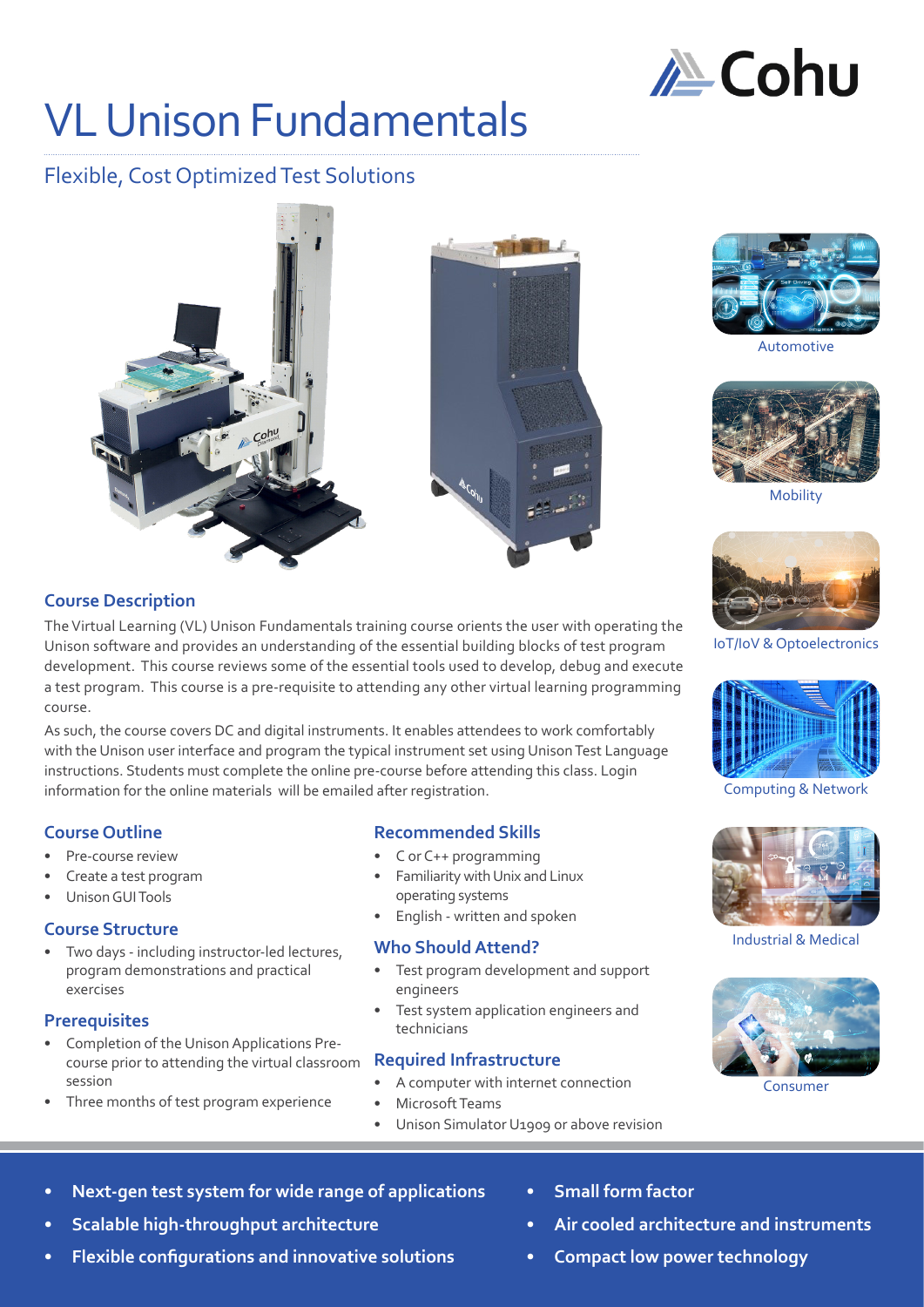

# VL Unison Fundamentals

# **Daily Schedule**

Each topic discussed will have an associated laboratory exercise to aid in understanding the training material.

# **Day 1**

- Pre-course Review
- Datalogging
- Program Flow Execution
- Test Group Objects

# **Day 2**

- UTL Functions and Function Call Objects
- Spec Mask Levels Objects
- Limitable Objects
- Debugging Tools

# **Topics Covered**

This course covers the Unison user interface, including both the graphical tools and an introduction to the Unison Test Language programming instructions.

# **Course Modules**

This course covers the Unison user interface, including both the graphical tools and an introduction to the Unison Test Language programming instructions.

## **1. Pre-Course Review**

This section of the classroom content uses guided demonstrations to review the material covered in the precourse. The purpose of this section is to refresh students' recollection and provide an opportunity for questions.

#### **2. Create a Test Program**

This reinforces the content of the pre-course by allowing the students to build the infrastructure of a test program. A series of practical exercises will build a test program using the tools described in the pre-course. Completing these exercises will reinforce an understanding of the elements of the Unison Test Language. In addition, the student will also be working with the various files used to create libraries.

On completion of these exercises the student will have demonstrated the ability to work with all the tools described in the pre-course, and the use and management of the different files in a Unison test program.

## **3. TestTool**

The TestTool plays an important role in program development as it defines each test that is being executed in the test program. The student will be oriented with the multiple sections of this tools and its purpose.

- Spec Mask area
- Entry Objects area
- Test Blocks
- Exit Objects area
- Port Expressions

## **4. Programming Instructions**

Understanding the various APIs used to program any instrument and system resources. In addition, the student will learn how to create, implement, and execute customized functions (test routines).

- UTL Functions
- Function Calls
- Generic Test Test Method

#### **5. Unison Developmental Tools**

Introduction of the commonly used Unison tools to develop, test and debug a test program.

- Spec Tool
- Limit Table

## **6. Unison Debugging Tools**

This unit introduces the student to several debugging tools commonly used in Unison to debug a test program. Some features include:

- Setting Break points
- Pausing a test program
- Operating the GraphicalDebug Tool
- Using the Source Code Debugger functions
- **• Next-gen test system for wide range of applications**
- **• Scalable high-throughput architecture**
- **• Flexible configurations and innovative solutions**
- **• Small form factor**
- **• Air cooled architecture and instruments**
- **• Compact low power technology**